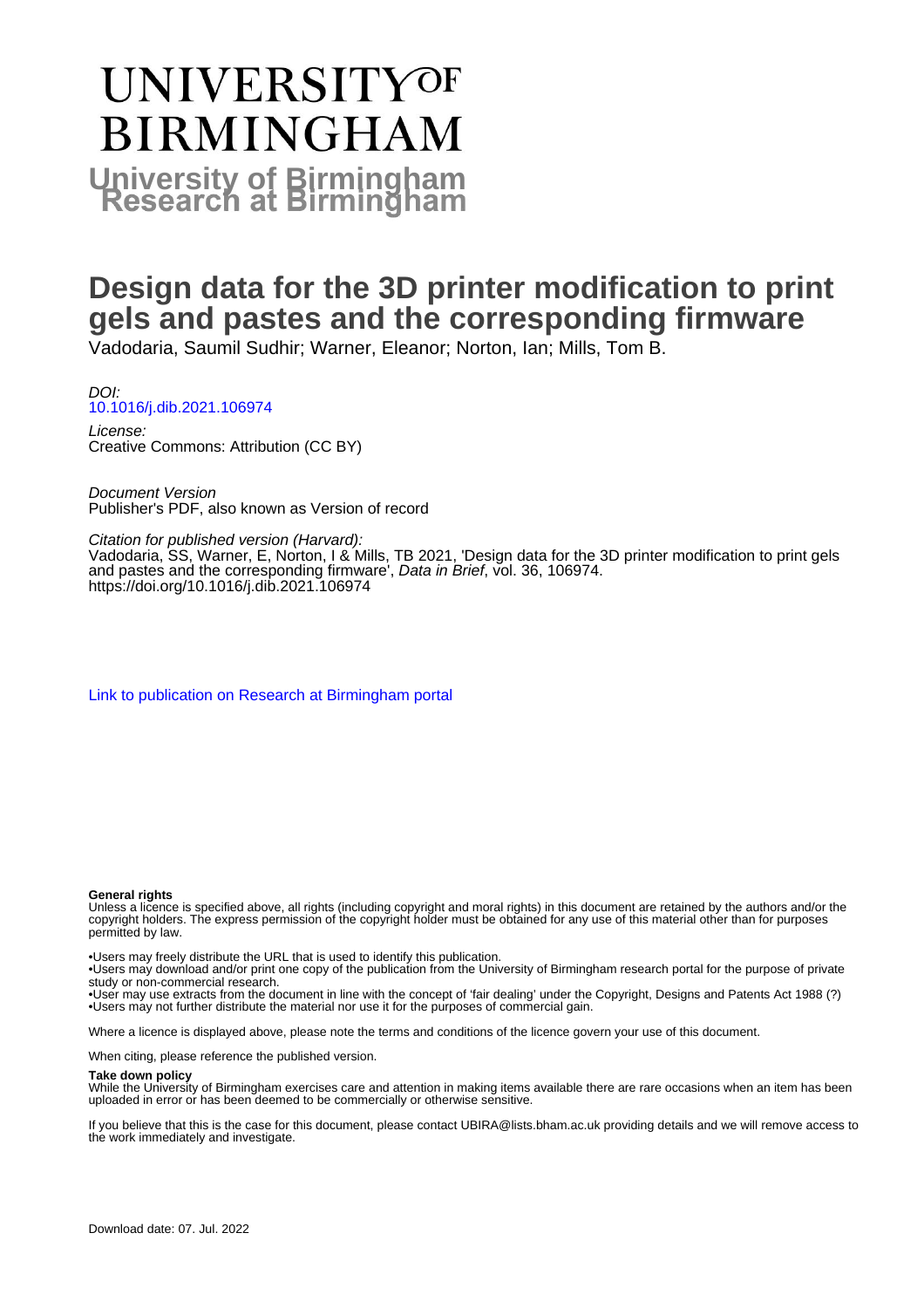Contents lists available at [ScienceDirect](http://www.ScienceDirect.com)

Data in Brief

journal homepage: [www.elsevier.com/locate/dib](http://www.elsevier.com/locate/dib)



## Design data for the 3D printer modification to print gels and pastes and the corresponding firmware



### Saumil Sudhir Vadodaria<sup>∗</sup> , Eleanor Warner, Ian Norton, Tom B. Mills

*School of Chemical Engineering, University of Birmingham, Edgbaston Campus, Birmingham, B15 2TT, UK*

#### a r t i c l e i n f o

*Article history:* Received 4 March 2021 Accepted 12 March 2021 Available online 21 March 2021

*Keywords:* 3D Printing Additive manufacturing Hydrogels Pastes Syringe pump Customisation Modification Firmware

#### A B S T R A C T

In order to deposit gel and paste-like materials, a commercially available HICTOP Prusa i3 plastic 3D printer was modified. The modification included replacing the existing plastic microextruder with a customised 3D printed syringe pump which could hold a syringe containing the printing material. The arrangement also allowed the temperature in the syringe to be controlled. Since the hardware of the printer was changed significantly, a new firmware was loaded on the 3D printer which was customised to enable it to perform its new function.

The present data consists of the 3D image files of the syringe pump assembly and instructions on how to assemble the components. It also provides a copy of the modified firmware with a list of the changes made to it.

This data will allow the readers to modify a similar type of 3D printer to print pastes and gels. This can be achieved by recreating the entire syringe pump assembly by 3D printing the given 3D image file data. With some changes, these designs can also be adapted to a variety of different printers. Similarly, the given firmware can also be loaded onto a similar type of printer. The list and explanation of the changes made to the firmware also allow such changes to be made to the respective firmwares of a variety of different printers.

DOI of original article: [10.1016/j.colsurfa.2021.126399](https://doi.org/10.1016/j.colsurfa.2021.126399)

<sup>∗</sup> Corresponding author.

*E-mail address:* [s.vadodaria@bham.ac.uk](mailto:s.vadodaria@bham.ac.uk) (S.S. Vadodaria).

<https://doi.org/10.1016/j.dib.2021.106974>

2352-3409/© 2021 The Author(s). Published by Elsevier Inc. This is an open access article under the CC BY license [\(http://creativecommons.org/licenses/by/4.0/\)](http://creativecommons.org/licenses/by/4.0/)

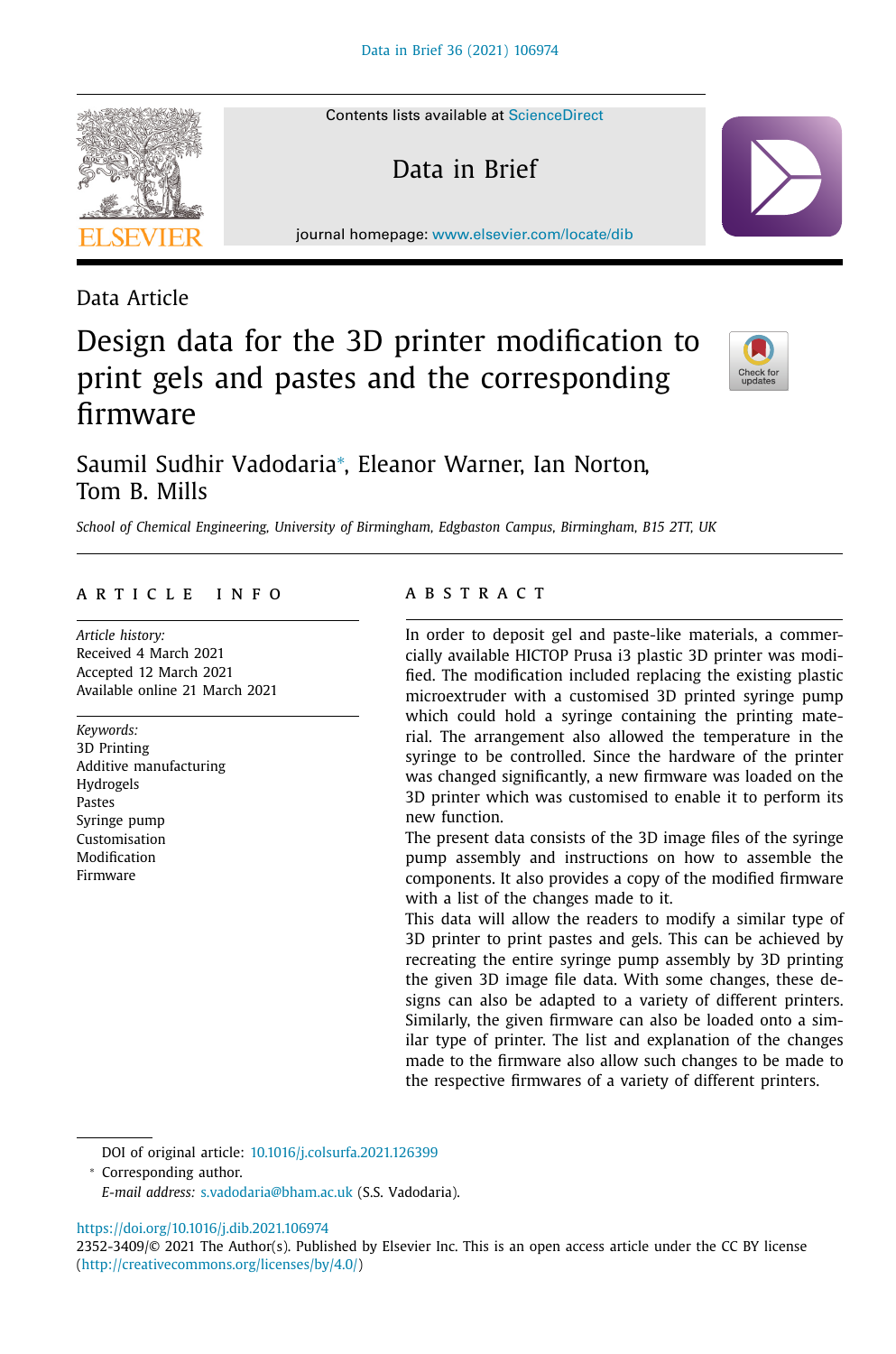© 2021 The Author(s). Published by Elsevier Inc. This is an open access article under the CC BY license [\(http://creativecommons.org/licenses/by/4.0/\)](http://creativecommons.org/licenses/by/4.0/)

### **Specifications Table**

| Subject                        | Materials Science                                                              |
|--------------------------------|--------------------------------------------------------------------------------|
| Specific subject area          | Materials Processing. These data describe how a plastic 3D printer was         |
|                                | modified in terms of hardware and firmware to make it deposit paste and gel    |
|                                | materials.                                                                     |
| Type of data                   | Images - 3D                                                                    |
|                                | Figures                                                                        |
|                                | Marlin Firmware (Opens in Arduino software)                                    |
| How data were acquired         | The 3D images of syringe pump components were produced using a                 |
|                                | web-based design software called Tinkercad.                                    |
|                                | The Marlin firmware was open-source and was downloaded from the Internet       |
|                                | (more details have been given in the main text). It was then modified in a     |
|                                | software called Arduino.                                                       |
| Data format                    | Original designs                                                               |
|                                | Modified open-source code                                                      |
| Parameters for data collection | The 3D designs were made in such a way that the assembled pump fits the 3D     |
|                                | printer as well as the syringe.                                                |
|                                | The firmware was changed to ensure that the extruder parameters were           |
|                                | suitable for pushing a plunger in the syringe rather than pushing a plastic    |
|                                | filament into the microextruder. The thermal settings were also changed to     |
|                                | heat the syringe to a much lower temperature compared to a microextruder.      |
| Description of data collection | The dimensions of the syringe, the 3D printer and the stepper motor were       |
|                                | measured and were taken into consideration when designing the syringe          |
|                                | pump.                                                                          |
| Data source location           | School of Chemical Engineering, University of Birmingham                       |
|                                | Birmingham                                                                     |
|                                | United Kingdom<br>52°28;48"N 01°54'09"                                         |
|                                | Repository name: Mendeley Data                                                 |
| Data accessibility             | Data identification number: https://doi.org/10.17632/4pmjj3dbvr.1              |
|                                | Direct URL to data: https://data.mendeley.com/datasets/4pmjj3dbvr/draft?a=     |
|                                | 08e8f449=3775=47fa-a223-5f498a328322                                           |
| Related research article       | S. S. Vadodaria, E. Warner, I. Norton and T. B. Mills, Thermoreversible Gels - |
|                                | Optimisation of Processing Parameters in Fused Deposition Modelling, Colloids  |
|                                | and Surfaces A: Physicochemical and Engineering Aspects, Under Revision.       |
|                                | doi:10.1016/j.colsurfa.2021.126399                                             |
|                                | https://www.sciencedirect.com/science/article/abs/pii/S0927775721002685        |

#### **Value of the Data**

- These data could be used to modify a HICTOP Prusa i3 3D printer to deposit gel or paste-like materials by incorporating a syringe pump into it.
- Researchers working on 3D printing of soft matter formulations (pastes or gels) for food, healthcare or other applications can use these data as a guide to modify their 3D printers.
- In order to modify a HICTOP Prusa i3 3D printer, the 3D images provided in the data need to be printed and the parts can be assembled with the printer. The provided firmware can be loaded directly onto the printer. For other printers, the 3D images need some alterations and the corresponding firmware has to be amended as per the instruction provided in this article.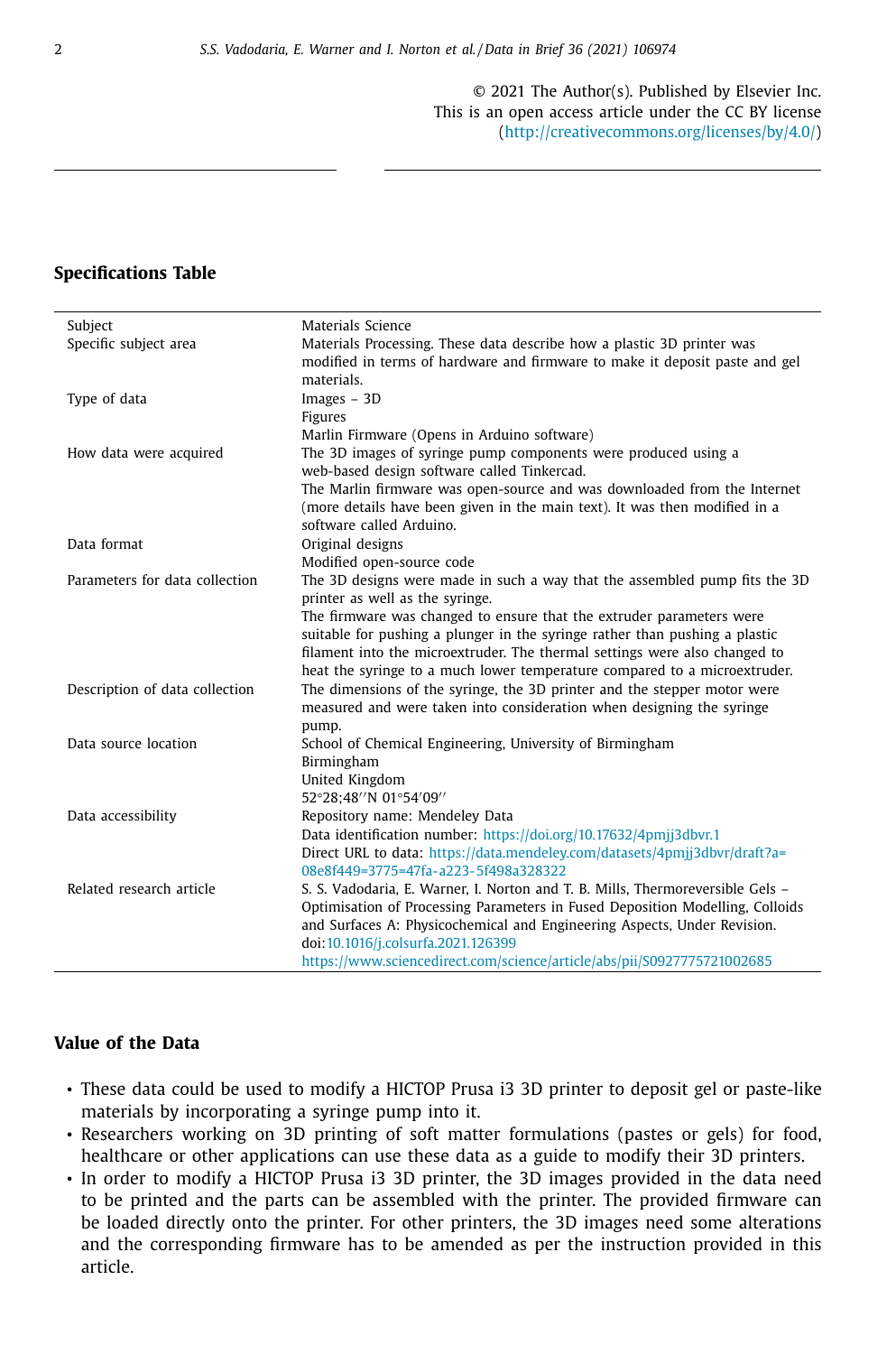#### **1. Data Description**

The dataset is divided into two components: (i) 3D images of the syringe pump with .stl extension and (ii) Firmware files. The images in .stl files can be viewed/edited by most computer aided design (CAD) software packages. Objects (the parts of the syringe pumps) can be fabricated based on these files using 3D printers. The firmware files can be read/edited using a software called Arduino which can be obtained from [www.arduino.cc.](http://www.arduino.cc) This software package can also be used to load the firmware into the mainboard of a compatible 3D printer.

The list of included files has been provided in Table 1:

#### **2. Experimental Design, Materials and Methods**

#### *2.1. Syringe pump assembly*

**Table 1**

An open-source Prusa i3 HICTOP 3D printer was acquired in form of an assembly kit. It was assembled and was found to be functioning properly upon test printing of a plastic specimen. Subsequently, its hotend extruder assembly was dismantled in order to modify the printer.

The prime consideration about converting the plastic extruder in a 3D printer to a syringe pump is of the stepper motor. The stepper motor in a plastic extruder loads/removes the plastic filament inside the hotend. The same stepper motor needs to be repurposed to push a plunger into a syringe or to retract it. This could be achieved by the use of a leadscrew, which translates a rotational motion (by the stepper motor) into a linear motion (by its nut moving across the leadscrew corresponding to the rotation).

A leadscrew with 0.5 mm lead (the axial distance corresponding to one full rotation) and 5 mm diameter was attached to the stepper motor using a flex coupling. Both leadscrew and the coupling were acquired from Reliance Precision Limited, UK.

|     | File name                  | Description                                                                                                                                                                                                                                                                                                                                                                                                             |
|-----|----------------------------|-------------------------------------------------------------------------------------------------------------------------------------------------------------------------------------------------------------------------------------------------------------------------------------------------------------------------------------------------------------------------------------------------------------------------|
| (1) | Syringe Pump Main Body.stl | Contains the image of the parts of the syringe pump which are attached<br>in a single structure. These parts include a plate with screws which<br>attach the entire assembly to the printer, the mount for the stepper<br>motor which drives the extrusion as well as the 'barrel plate' which<br>is designed to closely fit the fins and the barrel of the metallic<br>syringe that was used in the study.             |
| (2) | Nut Plate.stl              | The image in this file contains a stand-alone plate in which a leadscrew<br>nut can be incorporated. This nut moves in linear direction in<br>response to the rotational movement of the leadscrew which passes<br>through the nut, moving the entire plate with itself.<br>This plate also carries the end of the syringe plunger which moves<br>linearly (i.e. in forward or backward directions) with the plate when |
| (3) | Nut Plate Lid.stl          | the plate itself moves as a result of the leadscrew nut movement.<br>This file contains the image of the so-called 'nut plate lid' which is used<br>to secure the end of the syringe plunger in the nut plate. It has been<br>designed to closely fit the plunger.                                                                                                                                                      |
| (4) | Barrel Plate Lid.stl       | Consists of the lid for the 'barrel plate' which is the part of the main<br>body. Putting this lid on the barrel plate secures the barrel and its<br>fins to the syringe pump body.                                                                                                                                                                                                                                     |
| (5) | Rod Aligner.stl            | The component shown in this image file is an optional accessory which<br>needs to be used to align the two 'guide rods' and the leadscrew in a<br>single line, if required. This makes the syringe pump operation<br>smoother.                                                                                                                                                                                          |
| (6) | Firmware.zip               | This file is a collection of codes that can be viewed/edited in Arduino<br>package and be loaded into a compatible 3D printer.                                                                                                                                                                                                                                                                                          |

The list of all data files, including the 3D images and the firmware.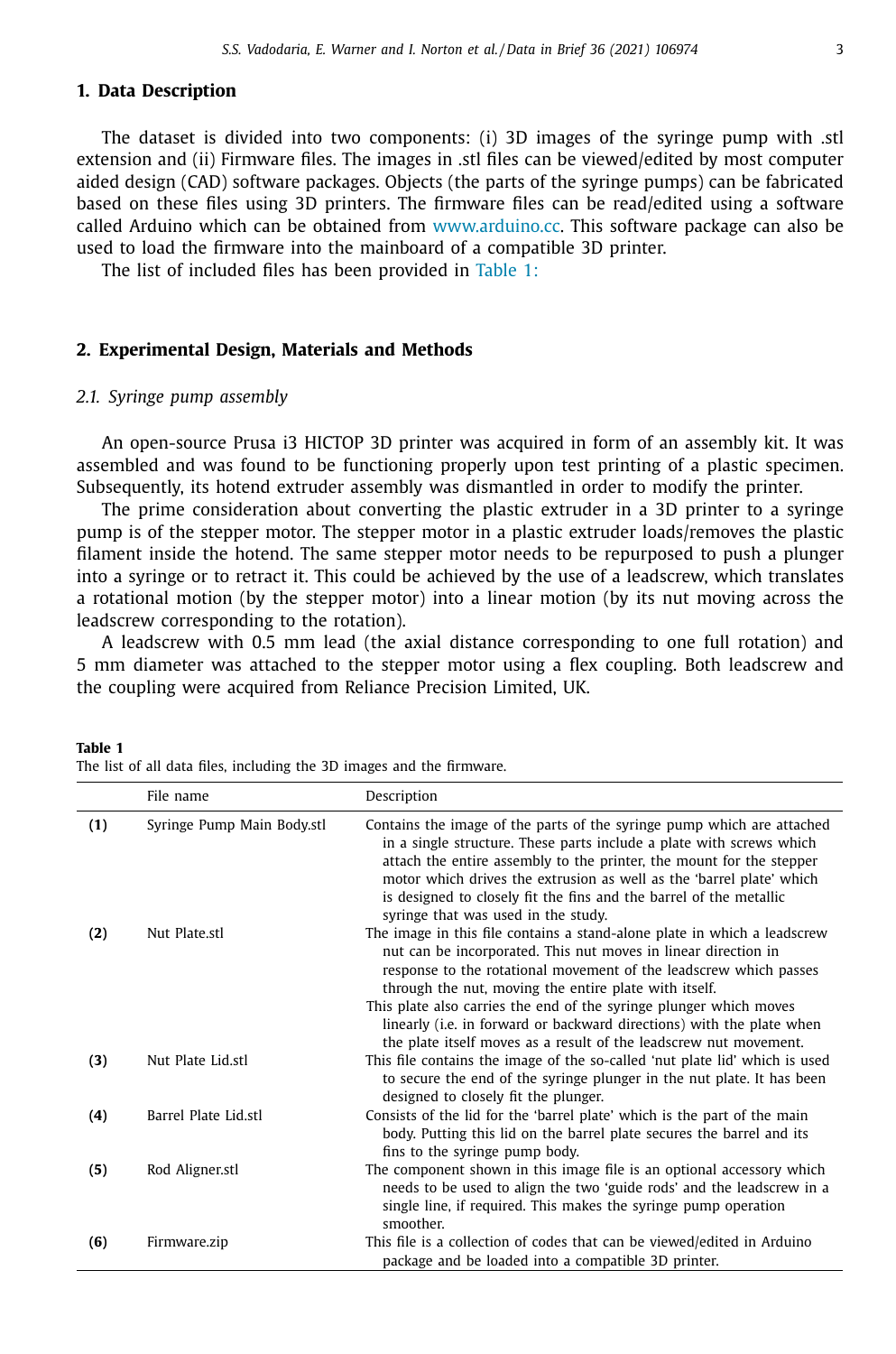

**Fig. 1.** The exploded view of the syringe pump assembly along with the metallic syringe. The numbered components have been described in the main text.

A 30 ml metallic veterinary syringe was acquired from Jiashan Veterinary Equipment, China. A metallic syringe was chosen because of its better thermal conductivity compared to a plastic syringe. The dimensions of this syringe were measured, and an assembly of syringe pump was designed in an online software called Tinkercad [\(www.tinkercad.com\)](http://www.tinkercad.com) in such a way that could closely fit both the syringe and the 3D printer setup. This kit was then 3D printed and was assembled together. Various components of the syringe pump are shown in the exploded view of the assembly in Fig. 1.

The working principle behind the syringe pump can be described as follows:

The stepper motor is mounted on the very top of the assembly, with the coupling and the leadscrew connected to it through the hole  $(1)$  in Fig. 1. The syringe barrel  $(2)$  is firmly held by the barrel plate (3) in a static, vertical position and secured by the barrel plate lid (4). The syringe plunger (5) is held in a stand-alone nut plate (6) which also houses the leadscrew nut in a hole (7). The syringe plunger is secured in the nut plate using the nut plate lid (8). The movement of motor displaces the leadscrew nut and the plunger in an axial position, enabling extrusion and retraction. Two parallel vertical axes exist in the syringe pump, one passing through the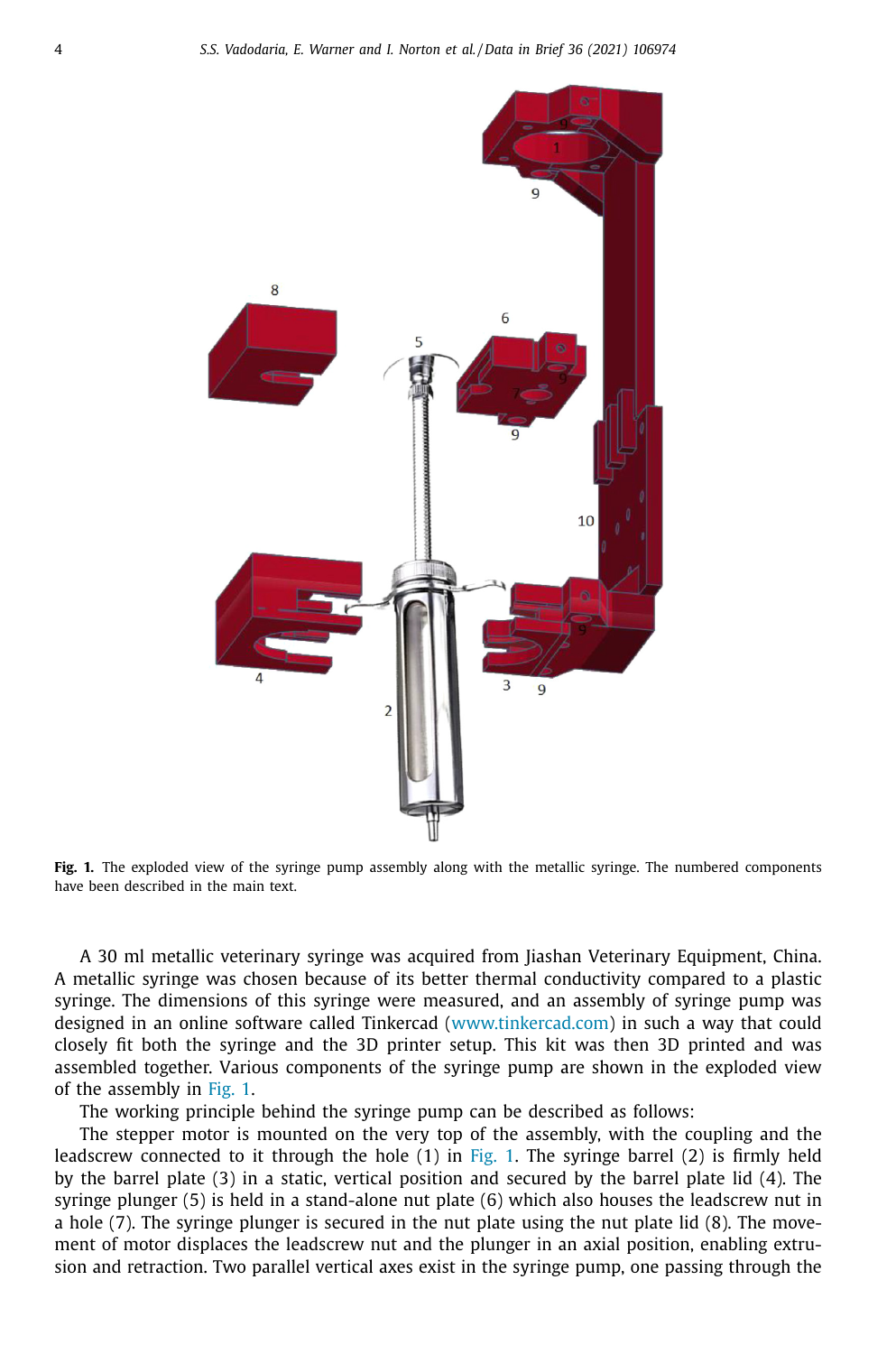| Table 2                          |  |  |  |  |  |  |
|----------------------------------|--|--|--|--|--|--|
| The summary of firmware changes. |  |  |  |  |  |  |

|    | Line numbers  | Code                                                                            | Explanation                                                                                                                                                                                                                                                                 |
|----|---------------|---------------------------------------------------------------------------------|-----------------------------------------------------------------------------------------------------------------------------------------------------------------------------------------------------------------------------------------------------------------------------|
| 1. | Line 27       | #define BAUDRATE 115200                                                         | The baudrate needs to be adjusted to a value which allows<br>the computer to communicate with the 3D printer.                                                                                                                                                               |
| 2  | Line 75       | #define MOTHERBOARD 33                                                          | RAMPS 1.3/1.4 board is represented by the number 33. A<br>list of boards and their numbers has been provided in<br>the firmware, above Line 75.                                                                                                                             |
| 3  | Line 86       | #define EXTRUDERS 1                                                             | Only one extruder is being used.                                                                                                                                                                                                                                            |
| 4  | Line 174      | #define BANG_MAX 50                                                             | The default value is 255 which corresponds to the full<br>current being drawn by the heater, leading to high<br>temperatures. Since the desirable temperatures for<br>syringe are significantly lower, a value of 50 is more<br>appropriate as it draws much lower current. |
| 5  | Line 175      | #define PID_MAX 1                                                               | Similar to Line 174                                                                                                                                                                                                                                                         |
| 6  | Line 181      | #define<br>PID_INTEGRAL_DRIVE_MAX<br>50                                         | Similar to Line 175.                                                                                                                                                                                                                                                        |
|    | Lines 207-209 | #define DEFAULT_Kp 23.05<br>#define DEFAULT Ki 2.00<br>#define DEFAULT Kd 66.47 | Related to the algorithm for an effective temperature<br>control.                                                                                                                                                                                                           |
| 8  | Line 231      | #define MAX_BED_POWER 128                                                       | Similar to Line 174 but for the bed heater. The bed heater<br>was repurposed to provide heating near the nozzle.                                                                                                                                                            |
| 9  | Line 319      | #define INVERT_E0_DIR true                                                      | For 'direct drive' type extrusion.                                                                                                                                                                                                                                          |

centre of plunger and barrel, and the other corresponding to the motor shaft, coupling and the leadscrew. The integrity and the parallelism of both these axes are maintained by the so-called 'guide-rods' which are inserted in several holes (9). These rods provide additional strength to the pump and resist any deformation induced by the extrusion of firm materials.

This entire assembly is attached to the printer using the screw plate (10). This plate was designed considering the screw positions in the printer where the plastic extruder was previously attached. This plate needs to be re-designed when working with a printer that may have dif-ferent screw positions. [Figure](#page-6-0) 2 (a) and (b) show the printer prior to and after the modification respectively.

#### *2.2. Firmware*

The firmware was downloaded from [www.reprap.pt](http://www.reprap.pt) and was referred to as 'Prusa i3 Rework Firmware' on [www.reprap.org.](http://www.reprap.org) It was then viewed and edited in Arduino software package (Marlin.ino file was opened). All the changes were made in the Configuration.h tab. The summary of changes is given in Table 2.

The firmware was then loaded into the 3D printer. In order to perform printing, an opensource software called 'Repetier' was downloaded and used. In order to calibrate the syringe pump to extrude the correct quantity, the so-called 'extrusion multiplier factor' from Repetier was optimised as per the requirements. This design of syringe pump and the firmware were also used in a previous study  $[1]$ , whereas those in another study were heavily inspired from it [\[2\].](#page-7-0)

#### **Ethics Statement**

The work did not involve any experiments on human or animal subjects. None of the data was collected from any social media platforms.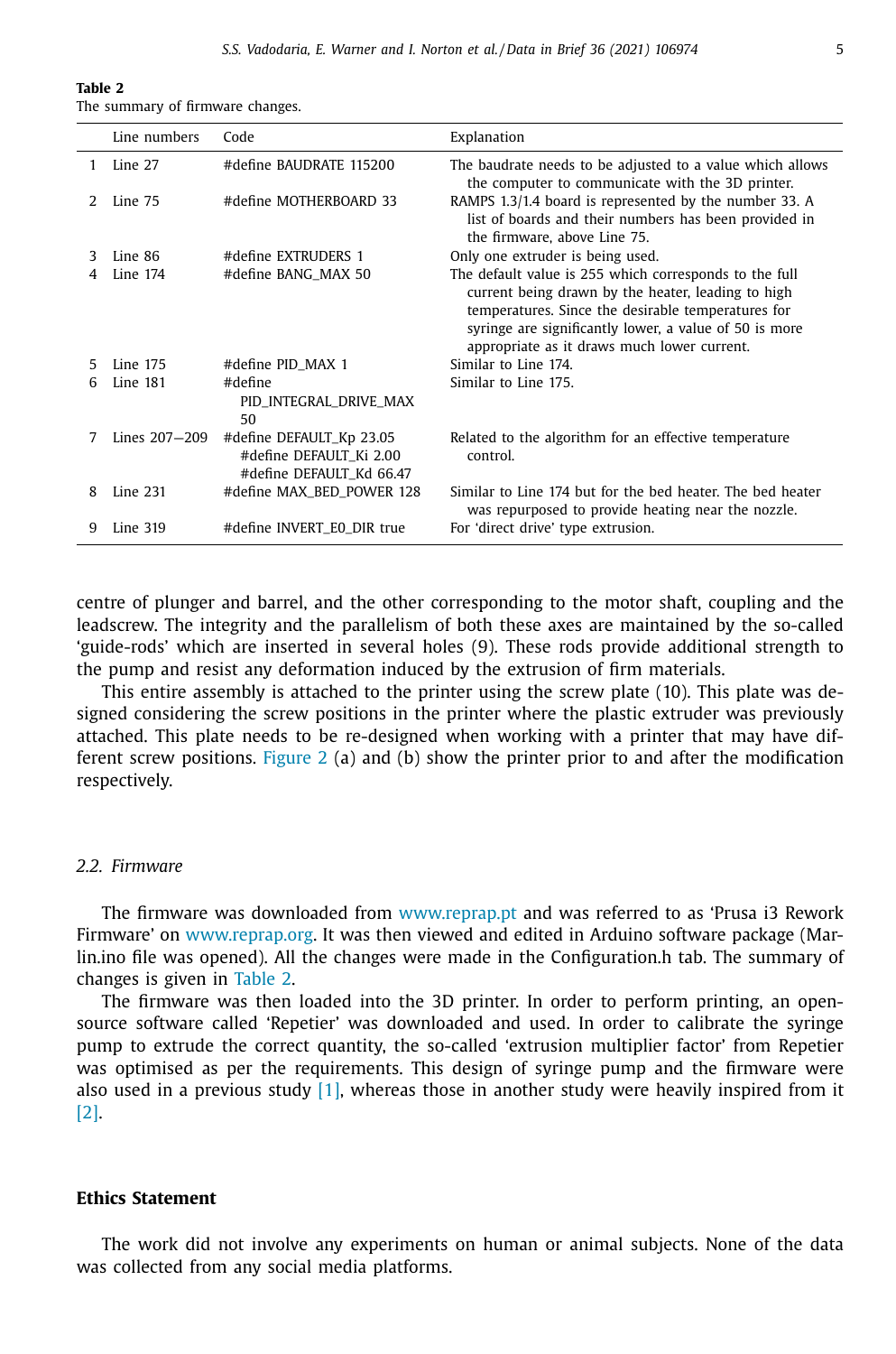<span id="page-6-0"></span>

**Fig. 2.** HICTOP Prusa i3 plastic 3D printer (a) before and (b) after the modification.